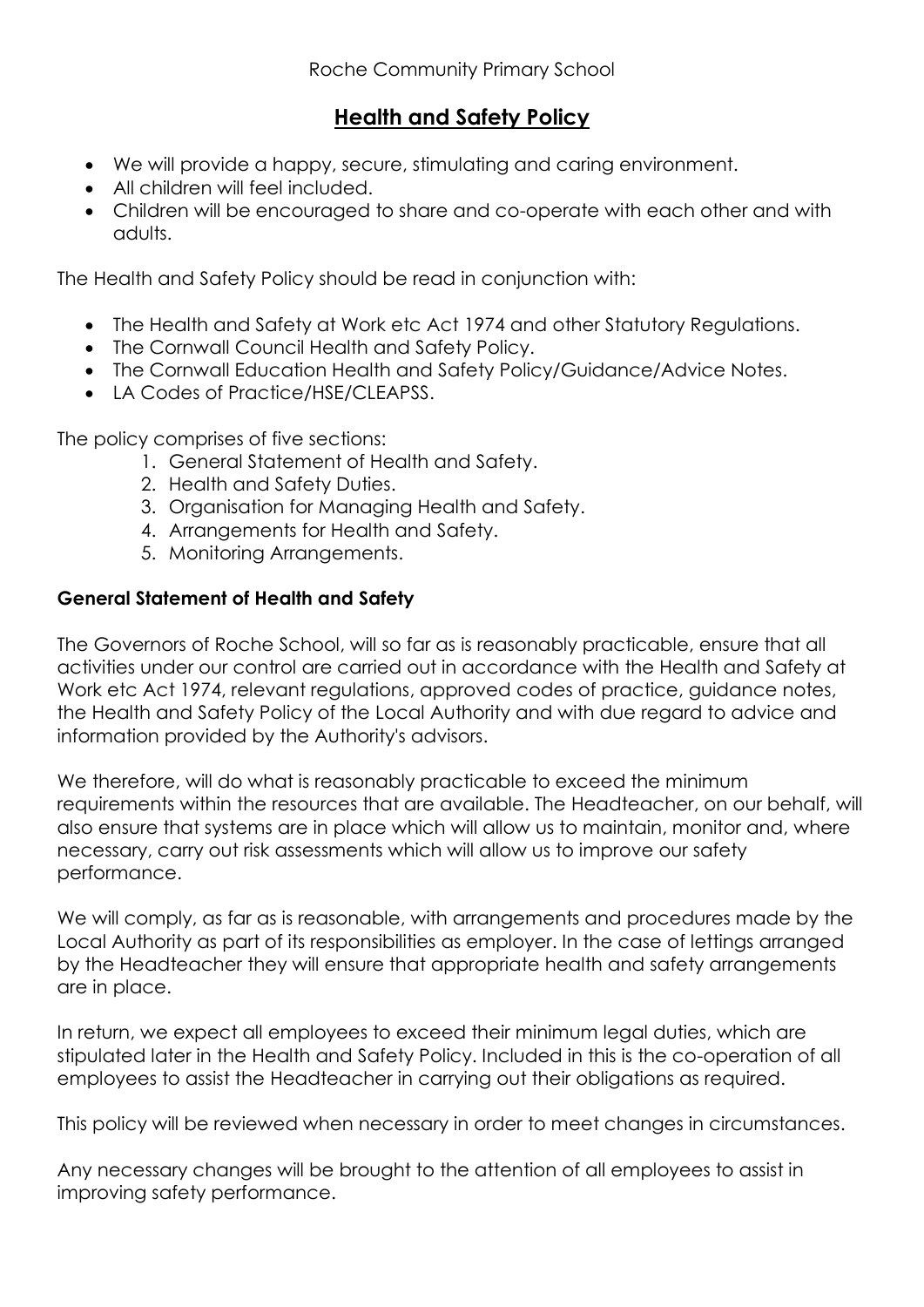The Headteacher, on the Governors behalf, will ensure that:

1. The Cornwall Authority 'Health and Safety Policy and Codes of Practice' are fully implemented and, to ensure compliance, are monitored on a regular basis.

2. The Safety Policies will be brought to the notice of all employees.

3. The School has considered its health and safety obligations and has made provision for meeting those obligations.

4. The School's staffing structure appropriately reflects the responsibilities for carrying out the arrangements for health and safety.

5. Health and safety issues concerning the School are identified and appropriate action taken.

6. Risk assessments are completed, as required by relevant statutory provisions; safe systems of work produced and arrangements made for their implementation including training, resourcing, auditing and monitoring.

7. Adequate resources are provided for the implementation of the policy.

8. Safety reports are provided as necessary by the Headteacher so that safety arrangements can be monitored and evaluated.

9. Appropriate facilities and information are provided for the Health & Safety Governor/s (Mr John Burnette) to enable them to fulfil their duties.

10. All reasonable facilities and information are provided to officers of the Education Authority, inspectors of the Health and Safety Executive and any other health and safety official as appropriate.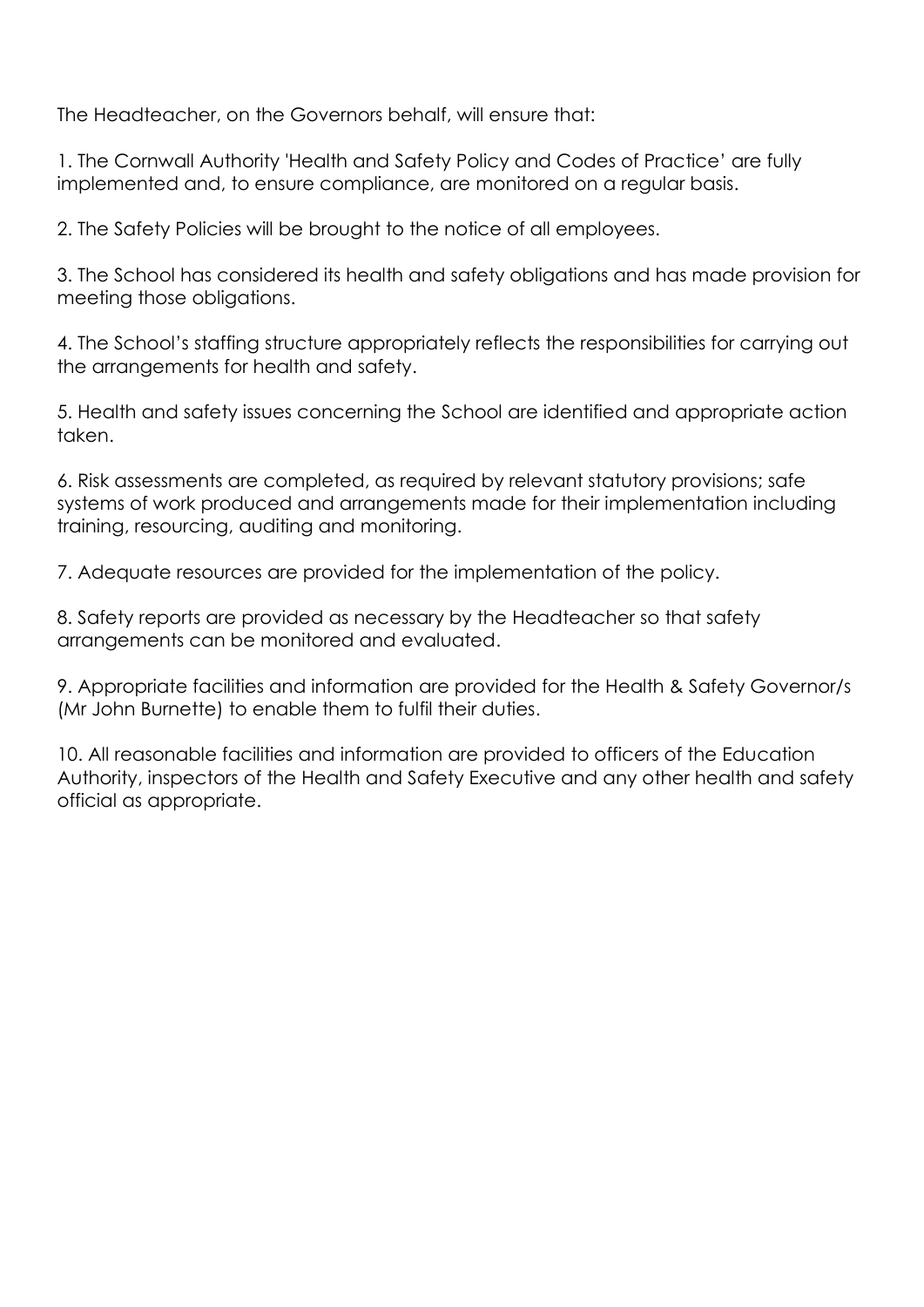#### **Health and Safety Duties Statutory Duties**

1. The Health and Safety at Work etc. Act 1974 places duties on EMPLOYERS to safeguard, so far as it is reasonably practicable, the health, safety and welfare of their employees and the health and safety of persons not employed but who may be affected by work activities such as service users and visitors. Employers also have additional duties under other health and safety legislation such as the Control of Substances Hazardous to Health Regulations, Management of Health and Safety at Work Regulations, etc.

2. Persons who have CONTROL OF PREMISES have duties to take reasonable measures to ensure, so far as is reasonably practicable, that premises and equipment are safe for people using them who are not their employees, e.g. visitors and contractors, etc.

3. EMPLOYEES have duties to take reasonable care to ensure that they work in ways which are safe and without risk to health both to themselves and other staff and visitors. They must also co-operate so that employers can comply with their statutory duties.

#### **Cornwall Authority Responsibilities**

The Local Authority shall, so far as is reasonably practicable, as required under the Health and Safety at Work Act 1974 and other relevant statutory provisions: -

i) Ensure the health, safety and welfare of all its employees

ii) Ensure the health, safety and welfare of visitors and others on Educational premises

iii) Ensure the health, safety and welfare of its employees who work at locations controlled by other employers or organisations.

LA will continue to fulfil its responsibilities in the following ways:

- Issue of a Health and Safety Policy;
- Issue of Health and Safety guidance/Advice Notes;
- Provision of a safety audit service.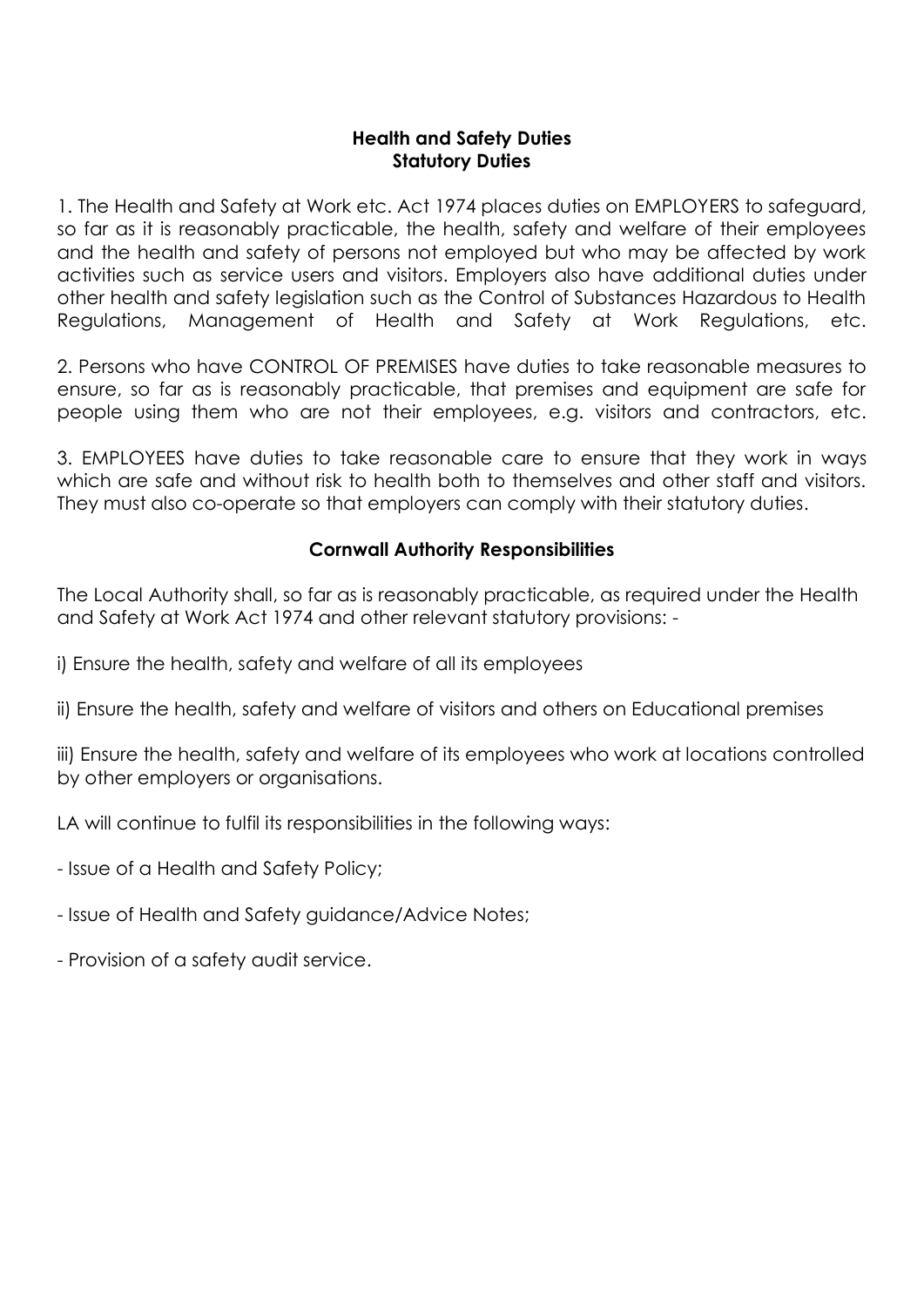# **Employees' Responsibilities**

All employees have a general duty under the Health and Safety at Work etc Act 1974 to:

- Take reasonable care of their own safety and that of other persons.
- Co-operate with the employer on health and safety matters to enable the employer to carry out its own responsibilities successfully.
- To use correctly any equipment provided for their safety.
- Report any defective equipment to their supervisor or other appropriate person, i.e. Safety Representative.
- Report accidents or dangerous occurrences at the earliest possible opportunity.
- Be familiar with and observe at all times all safety policies and procedures.
- Take reasonable precautions to ensure the safety of all persons in their charge.

# **Organisation for Managing Health and Safety**

The Headteacher as Site Manager of the School is responsible for the day-to-day implementation and management of health, safety and welfare within School.

All employees have a responsibility to take reasonable care of their own health, safety and welfare and that of other persons who may be affected by their acts or omissions while at work. They also have a responsibility to co-operate so that employers can comply with their statutory duties.

The Headteacher may wish to delegate some functions to other staff but this will not affect the Headteacher's overall responsibility for health, safety and welfare.

The Headteacher will ensure that: -

-

- Policies and procedures with regard to health, safety and welfare matters within the premises are established in writing, and that the policies and procedures are known, understood and followed by all members of staff, including temporary staff.
- Any health and safety matters raised, and guidance from the Local Authority are brought to the attention of the staff.
- Regular reviews of the safe performance of all sections of the premises are undertaken with appropriate action taken to remediate problems.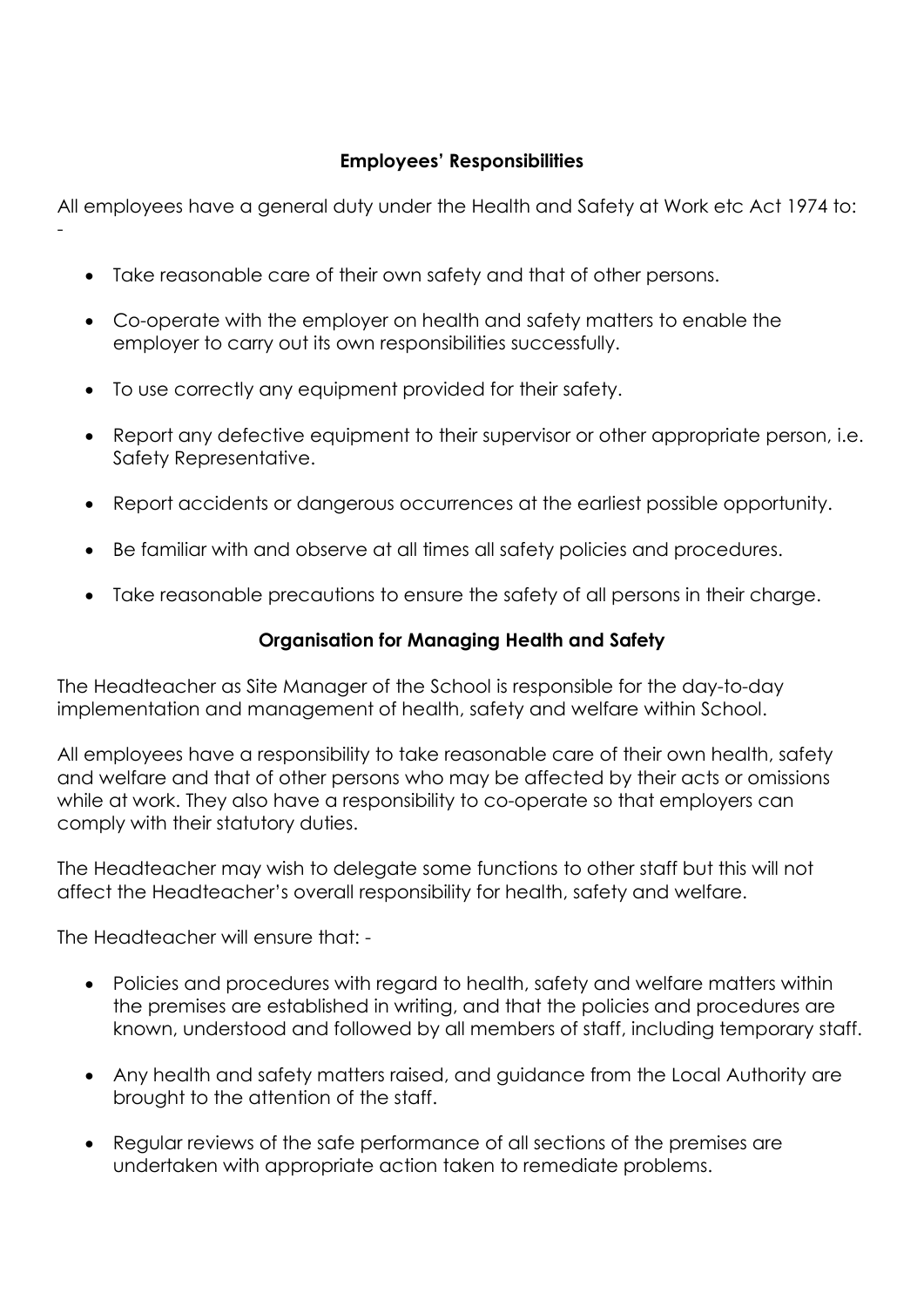- Arrange for risk assessments to be completed, as required by relevant statutory provisions.
- Accidents, incidents and dangerous occurrences are reported, investigated, and, where appropriate, preventive measures are taken. Also that reports and returns are submitted to the LA in accordance with the published procedures.
- Adequate first aid provision is made for staff and other persons, whilst on the premises in accordance with LA guidance.
- Training needs are identified and arrangements made for those needs to be met.
- Goods purchased comply with necessary safety standards and that all equipment purchased is safely installed.
- Contractors working on the premises are closely monitored and that the working practices do not endanger the health and/or safety of employees, or other persons working on the premises.
- Awareness and co-operation amongst staff with regard to health and safety matters is actively encouraged.

# **Arrangements for Health and Safety**

#### 1. **Statement of Intent**

We recognise our responsibility to take all measures which are reasonably practicable to ensure a safe and healthy working environment for staff, pupils and visitors. This section of this policy details the safety systems applicable to Roche CP School.

#### 2. **Roles and Responsibilities**

Health and safety is an issue for everyone. Everyone on site has an obligation and duty under health and safety law. Everyone on site needs to ensure that health and safety systems are observed.

#### **Employer**

The LA has a responsibility under Health and Safety at Work Act.

#### **Headteacher**

Overall day-to-day responsibility for health and safety and should Implement the policies and procedures instigated by the employer and ensure the operation of effective systems for:

- Compliance with the employer's and the school's health and safety policies.
- Easy access to all relevant safety guidance.
- The implementation of safety inspections other than those implemented by the LA.
- Maintenance of equipment.
- Alerting the employer of relevant staff training needs.
- General safety and welfare, including suitable first-aid provision, plus clear arrangement to deal with medical emergencies, both on school premises and during off-site visits.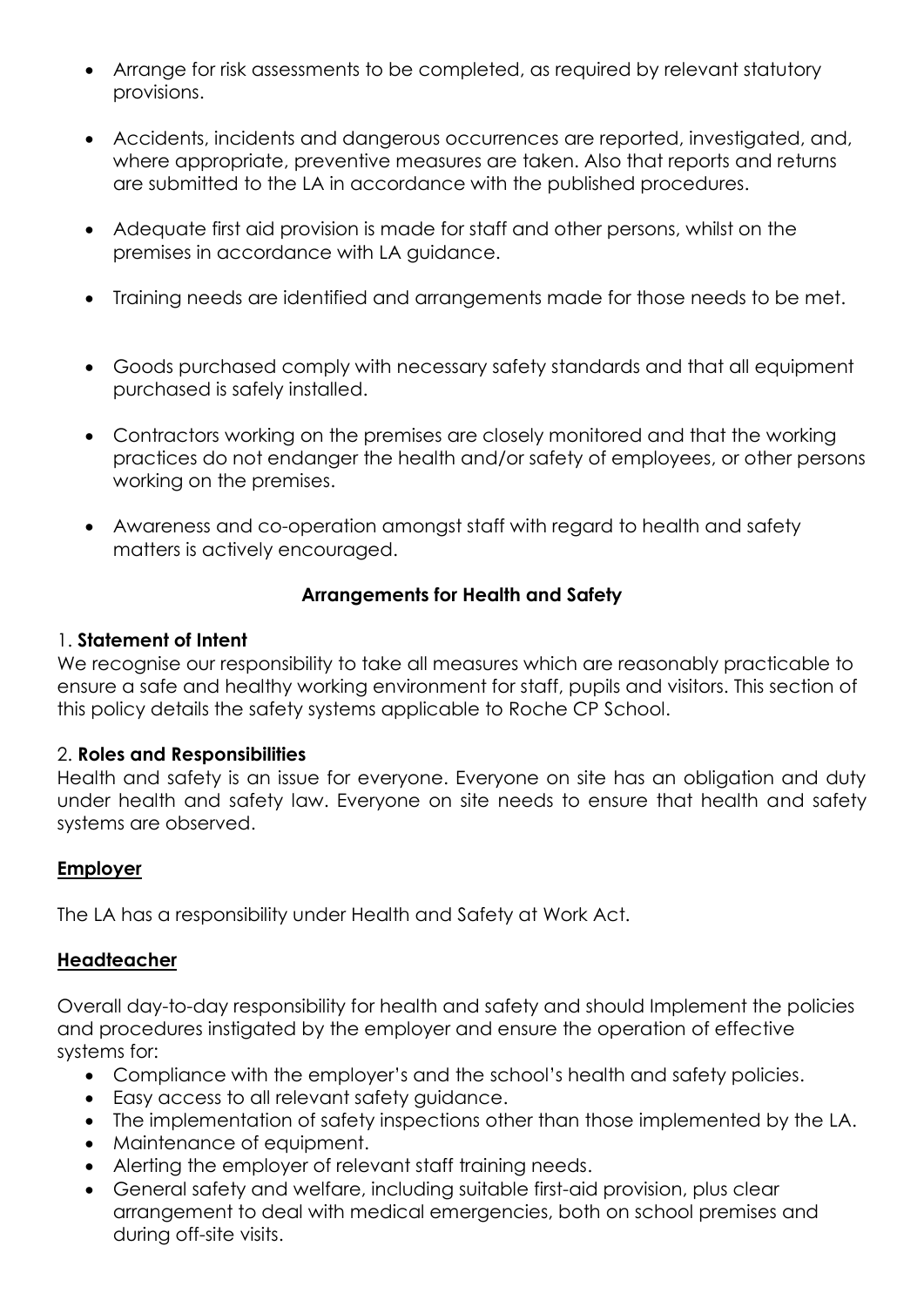- The reporting and recording of accidents, diseases and hazards.
- Rapid dissemination of relevant information about any unsafe condition or welfare matter to staff and pupils and, if relevant to the Governors or the LA.

# **Staff**

Staff will ensure a clean, tidy and hygienic working environment. Staff have a duty while at work to take reasonable care for the health and safety of themselves and of other persons who may be affected by their acts or omissions at work. In addition, they must co-operate with their employer to comply with any duty or task required through health and safety regulations. Staff will be vigilant about risks and continually assess for risk and take immediate steps to reduce risk. Volunteers will be CRB screened in order to bar anyone excluded from working with children. Supply staff will usually be employed through LA who ensure that staff are security cleared.

# **Teachers**

Teachers are expected to maintain good order and discipline among the pupils and to safeguard their health and safety, both when they are on the school premises and when they are engaged in authorised school activities elsewhere. They have specific duties to teach pupils about hazards and risks.

# **Support Staff**

Support staff and volunteers must be appropriate people to supervise pupils. They must model behaviour which encourages pupils to act responsibly and they must follow the instructions given by teachers or official group leaders. Like teachers, they must work within the spirit and directions of any relevant health, welfare and safety policies and they must help control any indiscipline likely to lead to health and safety risks. The teacher remains generally responsible for the overall direction of the majority of pupil learning but aspects may be undertaken by other staff.

# **Pupils**

Will be taught how to behave sensibly and responsibly and standards will be discussed with parents. They will be taught not to damage intentionally or interfere recklessly with any equipment or arrangements in place to protect health, welfare and safety. Pupils will be involved in the risk assessments for educational visits and will identify hazards and dangers. They will also be responsible for helping to identify ways of avoiding accidents and dangers. During educational visits they must follow the directions or instructions of anyone acting as, or for, the 'group leader'. The Headteacher has a duty within the legislation to include all pupils in out-of-school visits wherever possible and has a duty to have shown that they have sought to do so, but they can prevent pupils from going on particular trips where, following a risk assessment, they regard the behaviour of a pupil to be a danger to themselves or others. Special health and safety requirements may apply to pupils with significant medical conditions and/or special educational needs. The Headteacher as the EVC will oversee all plans for off site visits.

# **Special Educational Needs Co-ordinator (SENCO) and other specialist SEN staff**

Will review any special safety provision required by pupils with SEN. They will work with other staff to ensure that pupils with special educational and/or medical needs are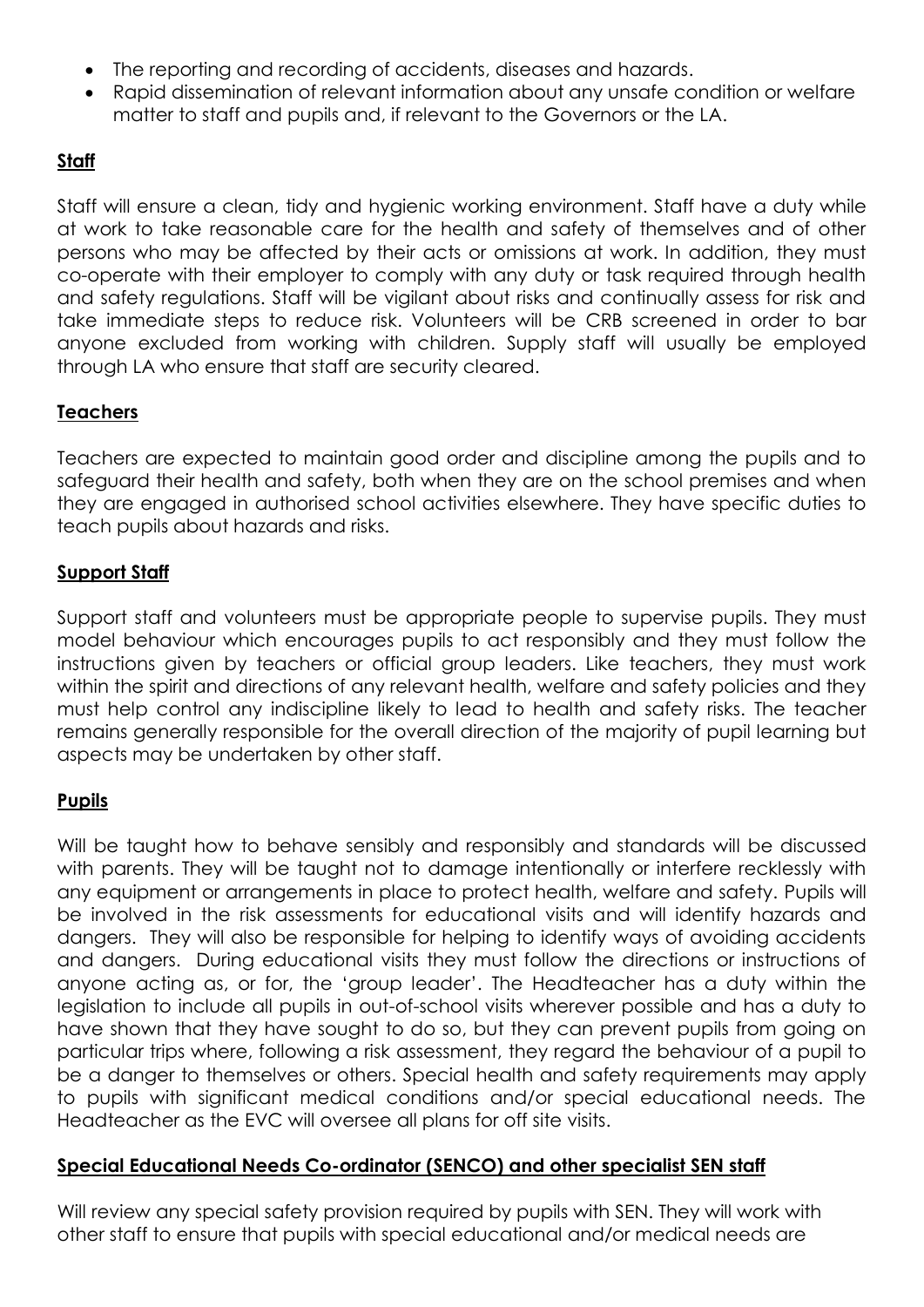adequately covered in the school's planning and procedures relating to health, welfare and safety. For example:

- That pupils with hearing impairment are supported in terms of issues relating to safety during lessons and visits.
- That pupils with visual impairment are supported so they can make their way around nursery as safely and independently as possible .
- That suitable plans are in place for individuals whose behaviour requires individual planning and consistent intervention.
- That suitable arrangements are in place in case of a fire.

# **Trespassers**

The Headteacher, in exercising day-to-day management of the School determines who should have access to the premises. Anyone entering school property without permission, or without lawful authority, is a trespasser and may be asked to leave. If staff discover an intruder or trespasser they must inform the Headteacher who will take the necessary steps to ensure that the trespasser leaves the school site.

In the event of a trespasser becoming violent the Headteacher will be responsible for calling the police and ensuring their own and the children's safety until after the arrival of the police.

Management of health and safety, however, also applies to trespassers. That is, if a trespasser were to be injured whilst on the school property then they may be able to make a claim against the employer or whoever has control of the premises (if the injury relates to a premises-related hazard). Clear signposting of hazards may be sufficient to meet the Headteacher's duties derived from the HSWA 1974 and Occupier's Liability Act 1957 in respect of having control of premises and therefore may afford some protection from litigation claims.

# **Violent or Aggressive Parents**

Staff are not to put themselves or other school users at risk by intervening if a parent / carer is being violent. They should follow the procedures below where possible

- 1) Ask the offender to be calm and give them the opportunity to talk to a member of staff there and then or at a later date. The meeting should be held in public i.e. corridor or cloakroom rather than in the office if the offender is assessed as posing a risk to the member of staff.
- 2) When the offender is calm offer to speak to them in private there and then, or at a later date. Ensure that the office door is left ajar and that the member of staff sits so that they can exit if necessary.
- 3) If the offender does not calm down ask another member of staff to call the police.

# **First Aiders**

A first aider is a person who holds a current first aid certificate. A named member of staff will be responsible for ensuring all equipment is maintained in good order and adequate supplies maintained. From February 2015 our named persons are: Christine George and Rachel Batten. In addition at least 90% of staff hold a current First Aid Certificate which is renewed every three years. Newly appointed staff will be offered training at regular intervals.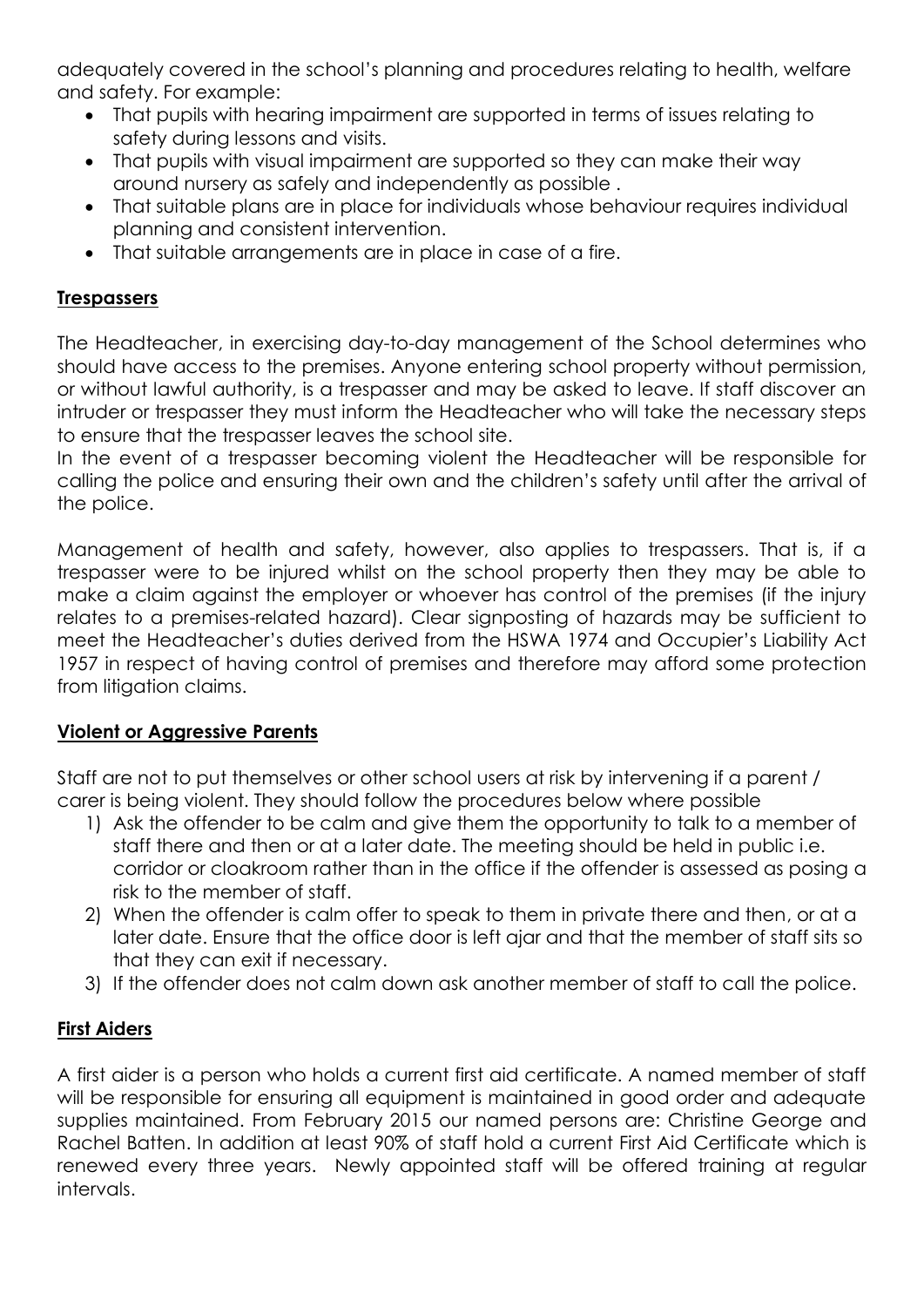# Fire Equipment

Responsibility for maintaining fire fighting equipment rests with the school. School employs contractors to maintain alarm and detection systems and extinguishers.

#### Fire Evacuations

Responsibility and organisation of fire drills rests with the Headteacher. All school staff will be aware of emergency exits and procedure in the event of a fire. Visitors to the school are made aware of fire precautions. Lock Down procedure

School has an emergency Lock Down procedure in place to secure the building and restrict entry. The procedure has basic steps and protocols in place that include how teachers should manage children in class and how communication will take place between the office and classrooms as well as with emergency services. The Lock down procedure is drilled in the same way as the fire drill.

### Accidents

All significant accidents to the head must be recorded on a 'bump note' which will be filed in the office in the 'Accident Report File'. A copy will be given to the child to ensure parents are informed of the accident at the end of the day. More serious accidents should be reported to the County Health and Safety Advisor and major injuries to the HSE. If a child needs to be taken to hospital parents / carers will be informed by telephone by a member of school staff. An ambulance will be called if necessary. If an ambulance is not necessary and parents / carers cannot be contacted a member of staff will take the child to hospital in a taxi. Taxi numbers are in 'Yellow Pages' which is located in the school office.

#### First Aid

Emergency first aid will be provided by a qualified first aider when one is present. Staff should be aware of the possibility of adverse reactions and should only administer medication or dressings in an emergency. Details of pupils likely to suffer from adverse reactions are kept in medical notes in the staffroom. See also Roles and Responsibilities – First Aid above.

#### Medicine and Meeting Medical Needs

The school staff will try to support and supervise children requiring medicines for long term medical needs. A care plan will be written in conjunction with parents or carers and relevant specialists.

Any prescribed medicines which need to be administered for short periods should be taken to the office with the dosage requirements. These medicines will be stored in the locked medical cabinet in the office. Parents/carers will be asked to sign an administration of medicines form. Staff who administer medicines will record actions in the Medicines Log in the office.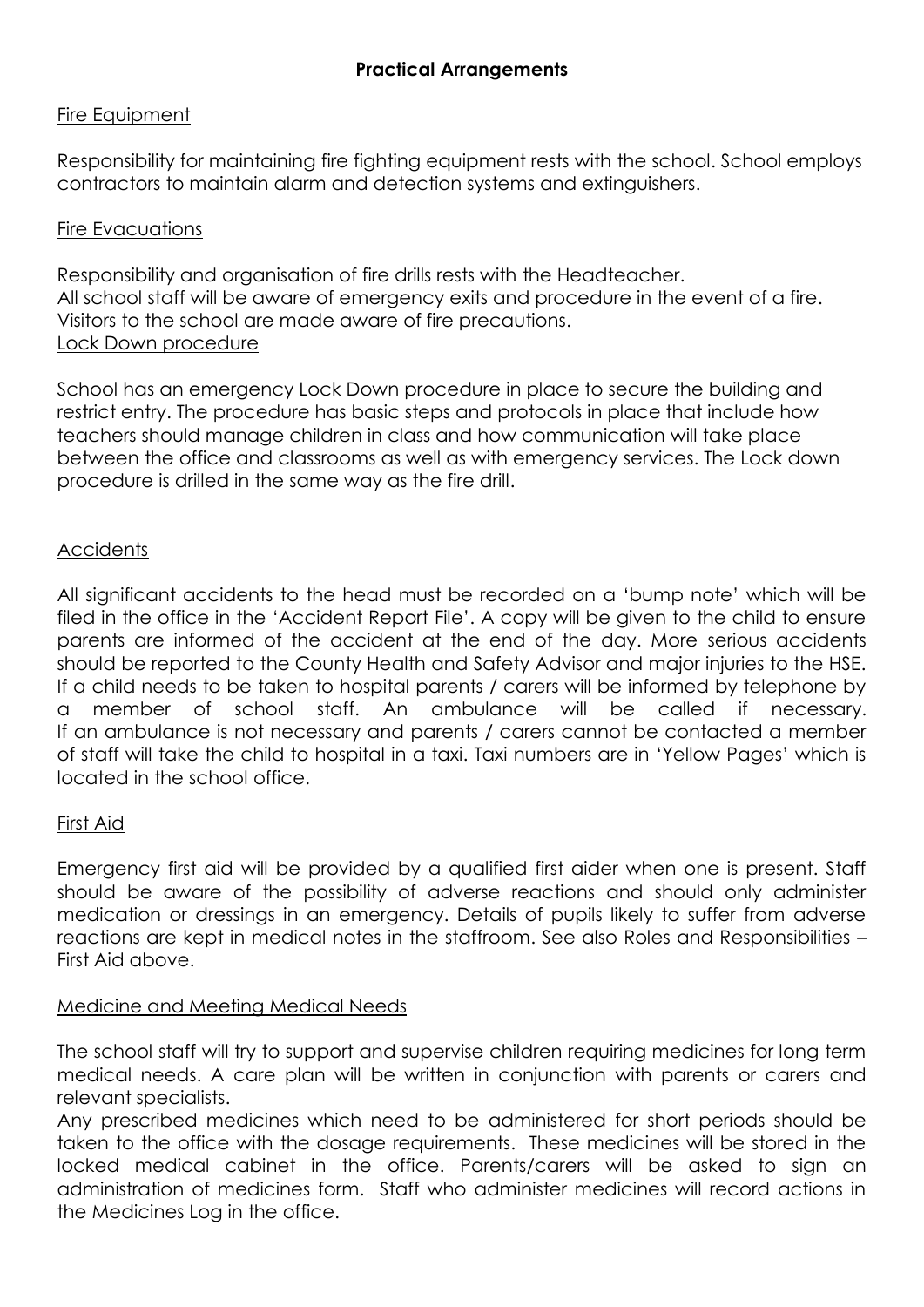### Sickness

The LA 'Spotty Book' has the relevant exclusion periods for all communicable diseases. Parents should be informed of the recommendations in this guidance which details exclusion periods and contains advice.

### Clothing

All pupils will be encouraged to wear suitable clothing for school including guidance on suitable footwear.

All pupils should also wear a P.E. Kit for all P.E. activities.

Regular reminders are sent out throughout the year to remind parents and pupils of these requirements.

Pupils should not be allowed to use P.E climbing equipment unless suitably attired.

The wearing of jewellery is not permitted in school apart from one pair of ear studs where pupils have pierced ears. No jewellery or watches should be worn while doing P.E.

#### Allergies/Medical conditions

These are collated by Mrs George or Mrs Batten at the beginning of the school year and given to each class for staff to be made aware of. Class teachers are responsible for informing the office of any amendments.

#### Safety on Educational Visits

All staff planning an Educational visit should consult with the Headteacher who is also the EVC [Educational Visits Co-ordinator] to ensure that the visit preparations comply with the guidance given by the LA in their handbook for Educational Visits.

#### Group Leaders must

- Seek and obtain any necessary approval for the visit from the Headteacher and governors.
- Plan ahead in sufficient time to organise it effectively.
- Designate appropriate group leaders.
- Ensure that appropriate pupil protection checks are done on accompanying adults including volunteers.
- An adequate ratio of teachers/supervisors to pupils .
- Parental agreement is obtained with a signed consent –copies of these are in the Ed Visits file located in the office.
- Ensure that all staff are aware of, and understand, the health and safety policies of the school.
- Carry out Risk Assessments in good time and share these with accompanying adults.

#### Health and Safety Vigilance

It is the duty of staff to be constantly vigilant.

#### Home Visits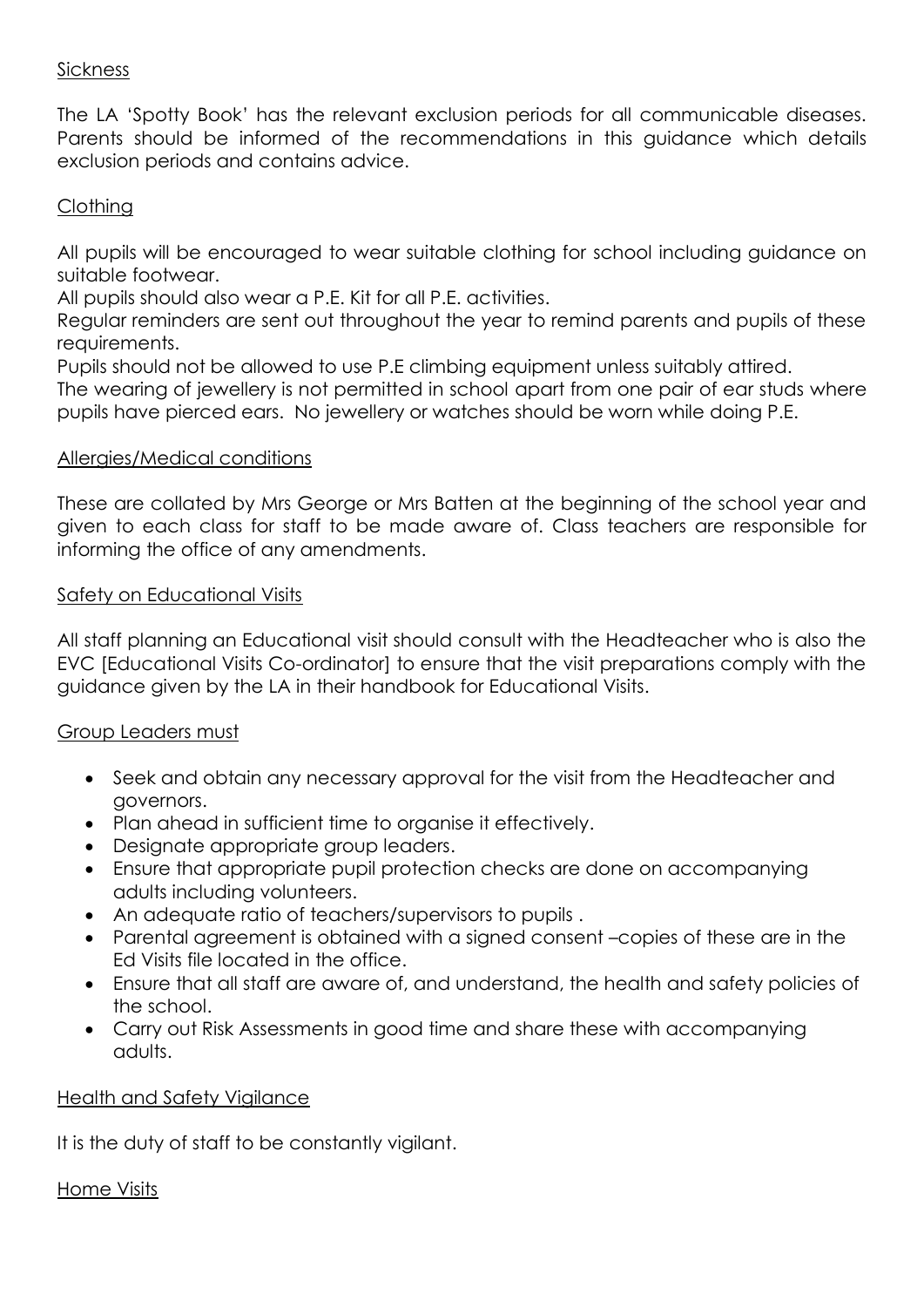Staff undertaking home visits must ensure that staff in school are informed of the timetable. They must always undertake visits with another member of school staff. They must report in person or by telephone when the visit is finished. They must have a mobile telephone.

### Car Park

Parents use the on-site parking at their own risk.

### *Morning Procedures*

- Parents are asked to use the drop off zone.
- No parking in the drop off zone at any time.
- Any parking should be in marked bays.
- Parents are encouraged to walk.
- Pedestrians from the village direction must use the pedestrian gate.
- Pedestrians from the new development should exercise caution if using the exit gate or crossing the car-park gates.
- Pedestrians should use the designated walk ways.
- Car drivers are asked to exercise extreme caution and give way to pedestrians.

### *Afternoon Procedures*

- Parents should not arrive by car before 3pm.
- The playground will be opened for parking at 3pm.
- Anyone on site before 3pm must park in a marked parking bay in the car-park.
- Drivers parking in the playground are asked to use the correct gates for entrance and exit and to park safely in rows facing down the playground towards the field.
- Drivers are asked to give way to pedestrians and to park and drive with consideration for others.
- Drivers are asked not to block the entrance to the car-park or the playground.
- Any drivers who do not comply with the car-park procedures will be denied access to the school site.
- Pedestrians should use the pedestrian gates and pathways at all times.

# Electrical Equipment

This will be inspected on an annual basis by an authorised body. Staff should not use their own electrical equipment unless it has been PAT tested.

# **Security**

- All reasonable steps will be taken to secure the school during the day.
- Playground gates should be shut at all times from 9am onwards.
- The key padded entrance doors will be shut at all times.
- Children will not be allowed in the kitchen.
- Visitors to school can only access the building via Reception and must be signed in to the Visitors Book.

# Potentially Hazardous Substances

Substances which have a warning symbol detailed in Appendix 3 of COSHH section in Part 1 of the Safety Manual will not be allowed on school premises. Other substances e.g.